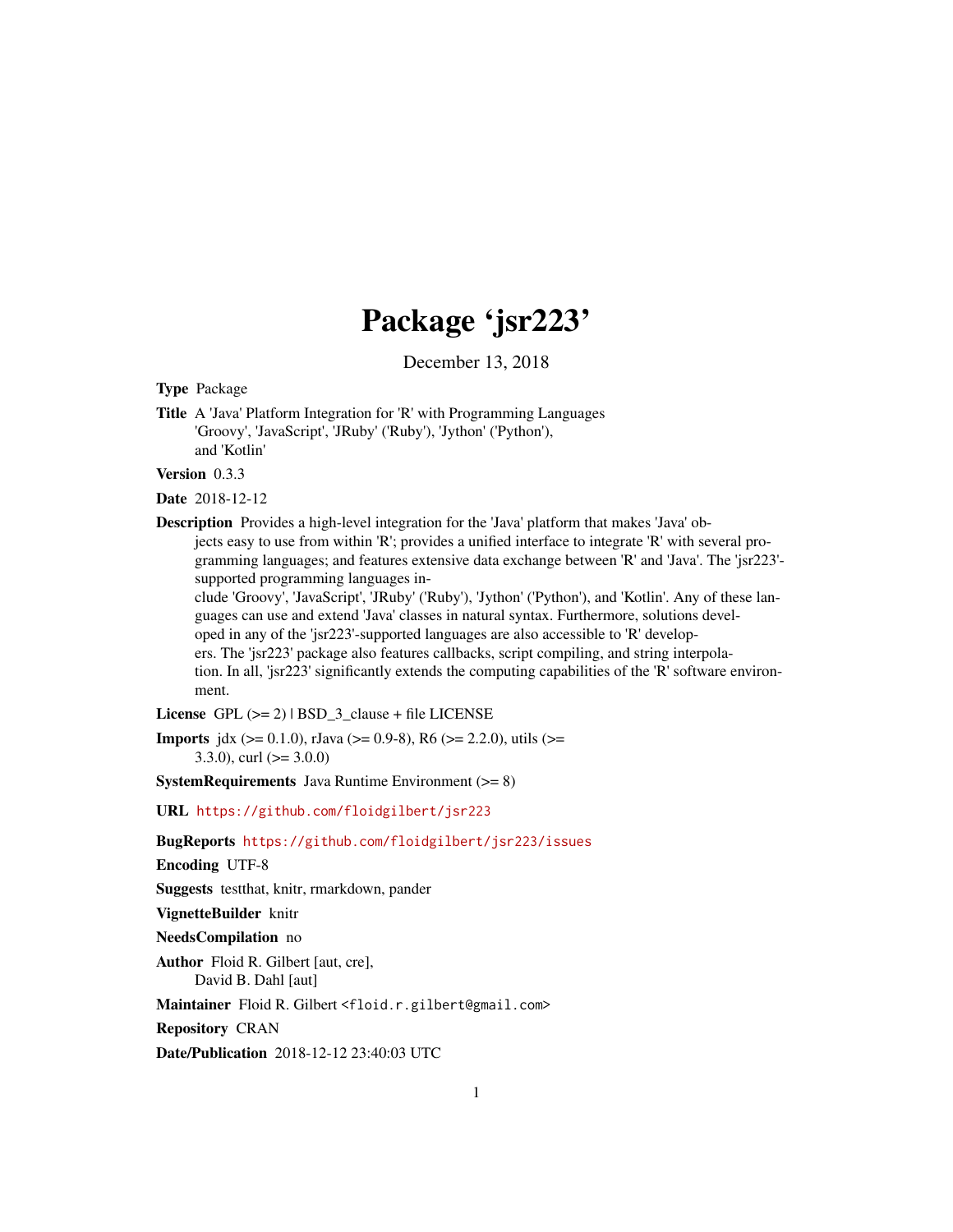### <span id="page-1-0"></span>R topics documented:

| Index |  |  |  |  |  |  |  |  |  |  |  |  |  |  |  |  |
|-------|--|--|--|--|--|--|--|--|--|--|--|--|--|--|--|--|
|       |  |  |  |  |  |  |  |  |  |  |  |  |  |  |  |  |
|       |  |  |  |  |  |  |  |  |  |  |  |  |  |  |  |  |
|       |  |  |  |  |  |  |  |  |  |  |  |  |  |  |  |  |
|       |  |  |  |  |  |  |  |  |  |  |  |  |  |  |  |  |
|       |  |  |  |  |  |  |  |  |  |  |  |  |  |  |  |  |
|       |  |  |  |  |  |  |  |  |  |  |  |  |  |  |  |  |

```
jsr223-package A Java Platform Integration for R with Programming Languages
                        Groovy, JavaScript, JRuby (Ruby), Jython (Python), and Kotlin
```
#### Description

The **[jsr223](https://CRAN.R-project.org/package=jsr223)** package provides a high-level integration for Java that makes Java objects easy to use from within R and simplifies bi-directional data exchange for a wide variety of objects. Furthermore, **jsr223** employs the [Java Scripting API](http://docs.oracle.com/javase/8/docs/technotes/guides/scripting/) to bring several scripting languages to the R software environment: JavaScript, Ruby, Python, Groovy, and Kotlin.

#### Details

The complete documentation is in the **jsr223** [User Manual.](#page-0-0) It includes in-depth code examples and it covers details, such as data exchange, that cannot be addressed easily in the R documentation.

#### Author(s)

Floid R. Gilbert <floid.r.gilbert@gmail.com>, David B. Dahl <dahl@stat.byu.edu>

#### See Also

[ScriptEngine](#page-6-1)

#### Examples

```
# Simple example embedding JavaScript.
library("jsr223")
engine <- ScriptEngine$new("javascript")
engine$radius <- 4
engine %~% "var area = Math.PI * Math.pow(radius, 2)"
cat ("The area of the circle is ", engine$area, ".\n", sep = "")
# Use callbacks to set values, get values, and execute R code
# in the current R session via the global R object.
# Access R from JavaScript.
engine %@% "R.set('a', 12);"
engine %@% "print(\"The value of 'a' is \" + R.get('a') + \".\");"
engine %@% "var randomNormal = R.eval('rnorm(5)');"
```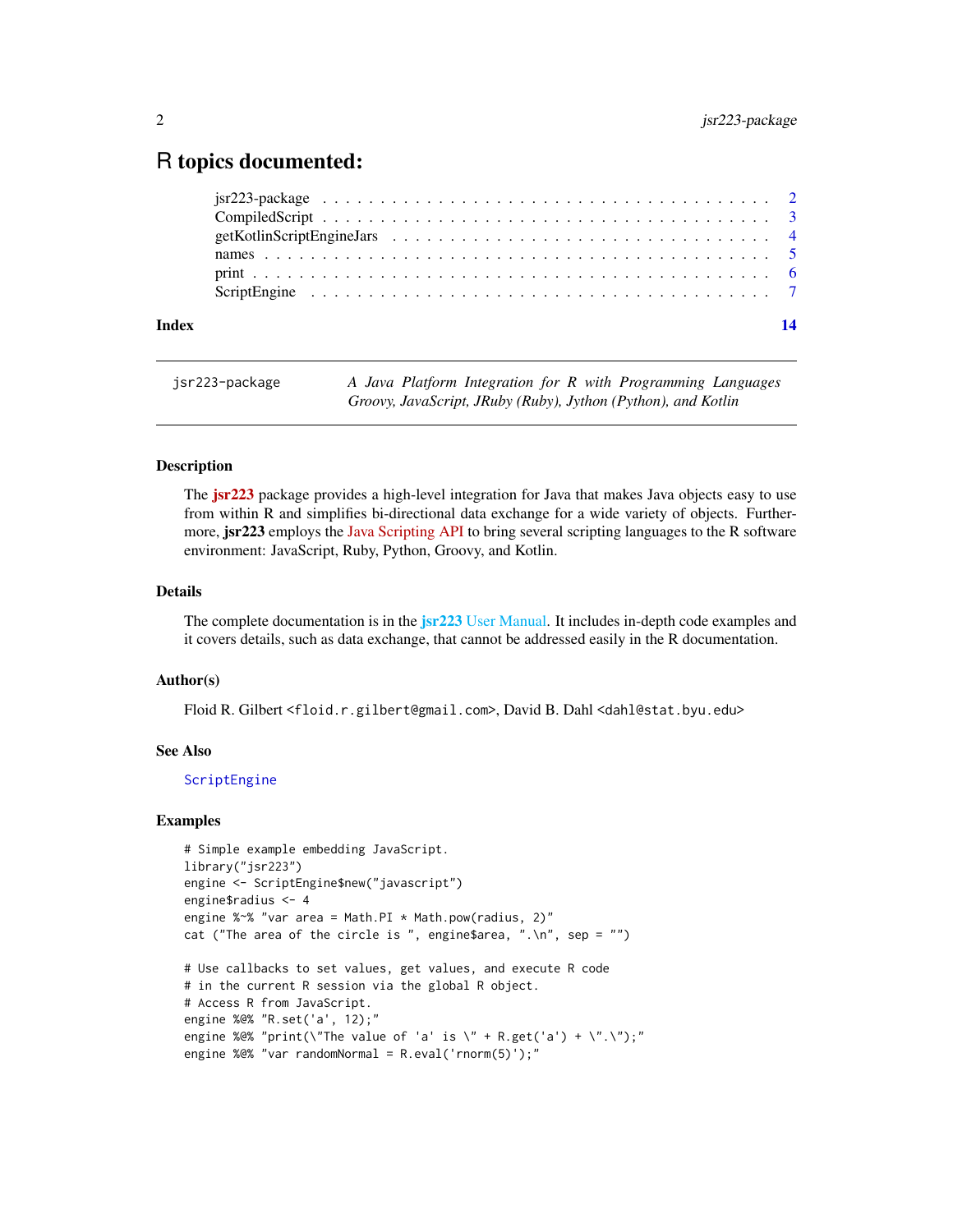#### <span id="page-2-0"></span>CompiledScript 3

```
engine$randomNormal
# Use a Java object.
engine$randomNormal <- rnorm(5)
engine$randomNormal
engine %@% "java.util.Arrays.sort(randomNormal)"
engine$randomNormal
```

```
# Close the engine and release resources.
engine$terminate()
```
<span id="page-2-1"></span>CompiledScript *CompiledScript Class*

#### Description

The [CompiledScript](#page-2-1) class represents script compiled by a script engine.

#### Usage

CompiledScript

#### **Details**

CompiledScript does not have a public constructor. Create an instance of this class with the [ScriptEngine](#page-6-1) methods compile and compileSource.

The complete jsr223 documentation can be found in the [User Manual.](#page-0-0)

#### Value

Object of [R6Class](#page-0-0) that represents a compiled script.

#### **Methods**

eval(discard.return.value = FALSE, bindings = NULL) Executes the compiled code referenced by the object. If discard.return.value = FALSE, the method returns the result of the last expression in the script, if any, or NULL otherwise. The bindings argument accepts an R named list. The name/value pairs in the list replace the script engine's global bindings during script execution.

#### See Also

[ScriptEngine](#page-6-1)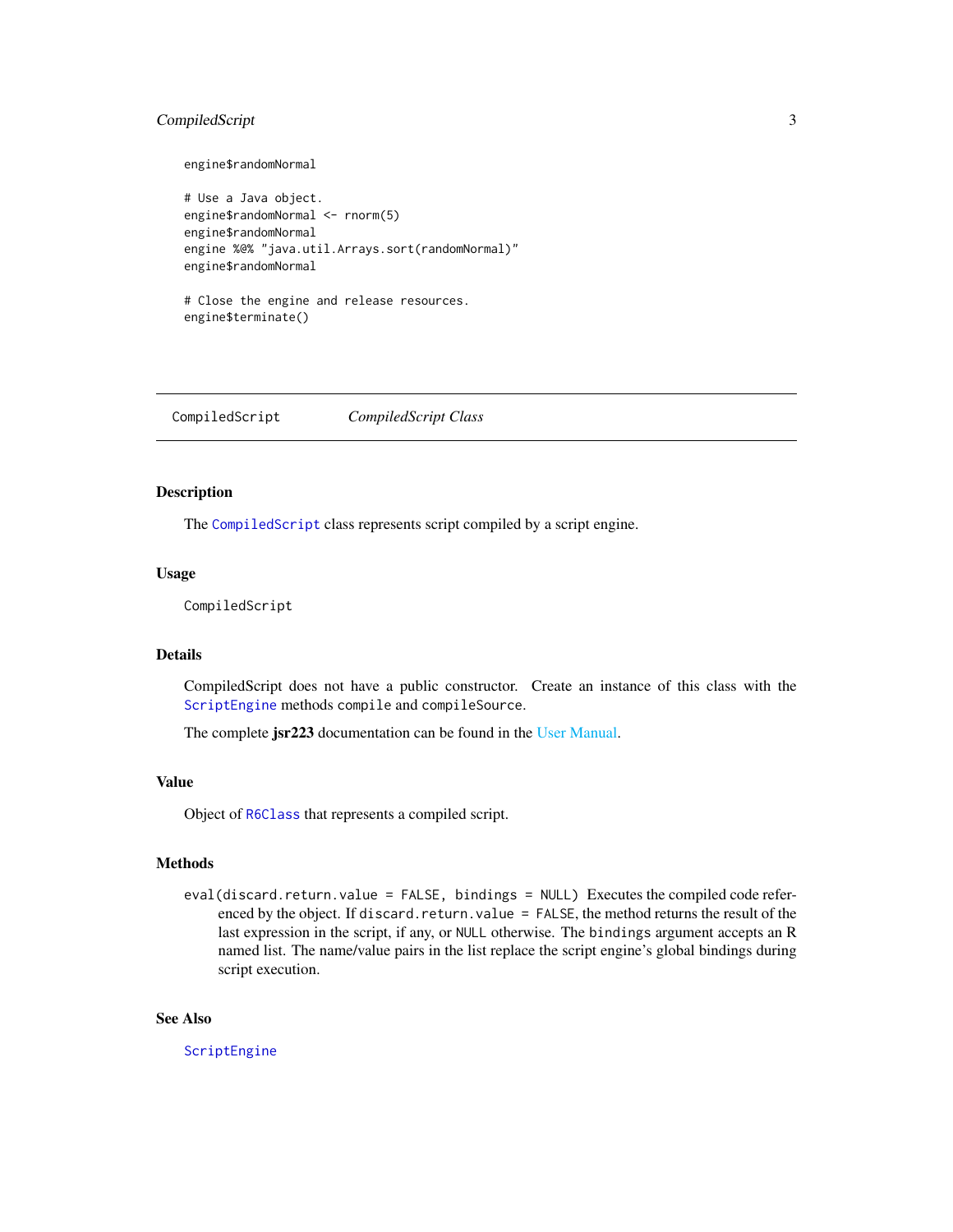#### Examples

```
library("jsr223")
engine <- ScriptEngine$new("javascript")
# Compile a code snippet.
cs <- engine$compile("c + d")
# This line would throw an error because 'c' and 'd' have not yet been declared.
## cs$eval()
engine$c <- 2
engine$d <- 3
cs$eval()
## 5
# Supply new bindings...
1st \leftarrow list(c = 6, d = 7)cs$eval(bindings = lst)
## 13
# When 'bindings' is not specified, the script engine reverts to the original
# environment.
cs$eval()
## 5
# The following line executes the code but discards the return value.
cs$eval(discard.return.value = TRUE)
# Terminate the engine.
engine$terminate()
```
<span id="page-3-1"></span>getKotlinScriptEngineJars

*Search for Required Kotlin JAR Files*

#### Description

The [getKotlinScriptEngineJars](#page-3-1) function searches a directory recursively for 'kotlin\*.jar' files required to create an instance of the Kotlin script engine. Because Kotlin does not provide a standalone script engine JAR file, we include this convenience function to simplify adding JAR files to the class path.

#### Usage

```
getKotlinScriptEngineJars(
  directory,
```
<span id="page-3-0"></span>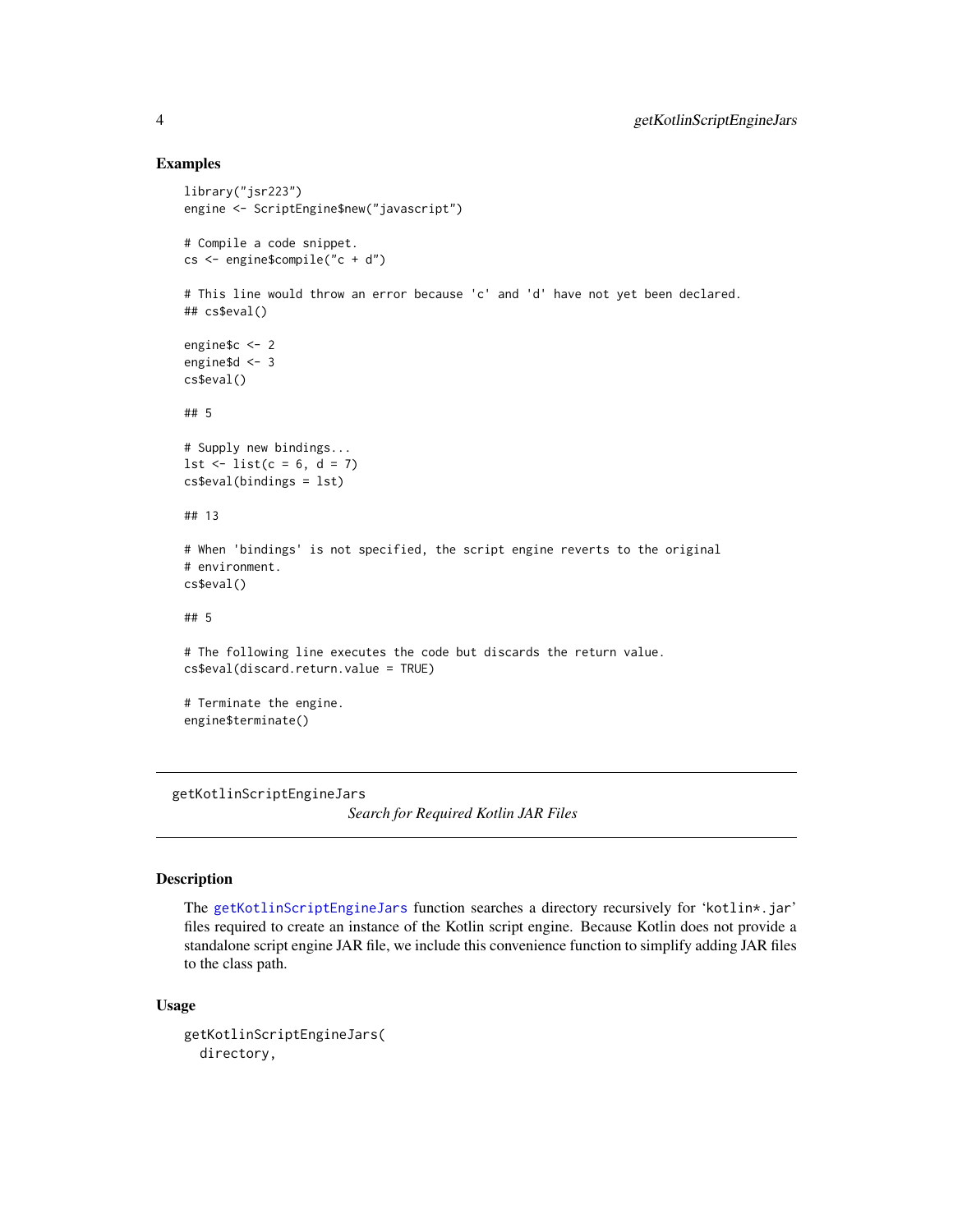#### <span id="page-4-0"></span>names 5

```
minimum = TRUE
)
```
#### Arguments

| directory | A character vector of length one specifying a path that contains Kotlin script<br>engine JAR files.                                                                                                                             |
|-----------|---------------------------------------------------------------------------------------------------------------------------------------------------------------------------------------------------------------------------------|
| minimum   | A logical vector of length one. When TRUE (the default), the function returns<br>only the minimum required JAR files to instantiate a script engine. If FALSE, all<br>JAR files of the pattern 'kotlin*, jar' will be returned. |

#### Details

The function searches the given directory recursively. If one or more of the required JAR files are not found, the function throws an error with a message listing the required files.

As of this writing, a standalone Kotlin compiler installation does not contain all of the required files to create a script engine instance. See section "Script engine installation and instantiation" in the [User Manual](#page-0-0) for more information.

#### Value

A character vector containing paths to the JAR files.

#### See Also

[ScriptEngine](#page-6-1)

#### Examples

```
## Not run:
library("jsr223")
jars <- getKotlinScriptEngineJars("~/my-path/kotlin")
engine <- ScriptEngine$new("kotlin", jars)
engine %~% "1 + 1"
engine$terminate()
```
## End(Not run)

names *Retrieve the Names for a ScriptEngine or CompiledScript class*

#### Description

These methods retrieve the names associated with objects of class ScriptEngine or CompiledScript.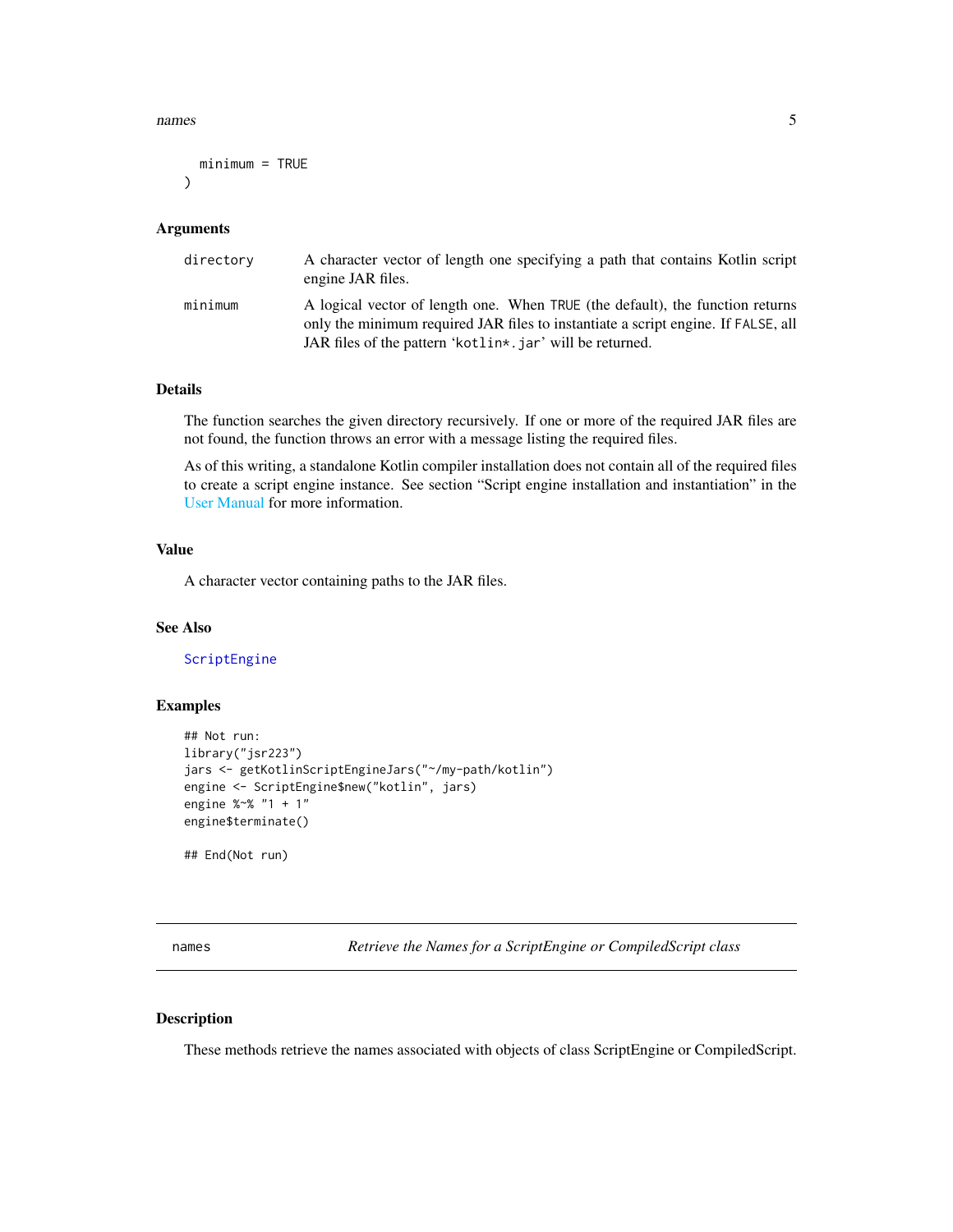<span id="page-5-0"></span>6 print

#### Usage

```
## S3 method for class 'ScriptEngine'
names(x, \ldots)## S3 method for class 'CompiledScript'
names(x, \ldots)
```
#### Arguments

|          | An object of class ScriptEngine or CompiledScript. |
|----------|----------------------------------------------------|
| $\cdots$ | Ignored.                                           |

| print | Print or Return a Character Representation of a Script Engine or |
|-------|------------------------------------------------------------------|
|       | Compiled Script Class Object                                     |

#### Description

These methods print or return a character representation of a script engine.

#### Usage

```
## S3 method for class 'ScriptEngine'
print(x, \ldots)## S3 method for class 'ScriptEngine'
toString(x, ...)
  ## S3 method for class 'CompiledScript'
print(x, \ldots)## S3 method for class 'CompiledScript'
toString(x, ...)
```
#### Arguments

x An object of class ScriptEngine or CompiledScript. ... Currently ignored.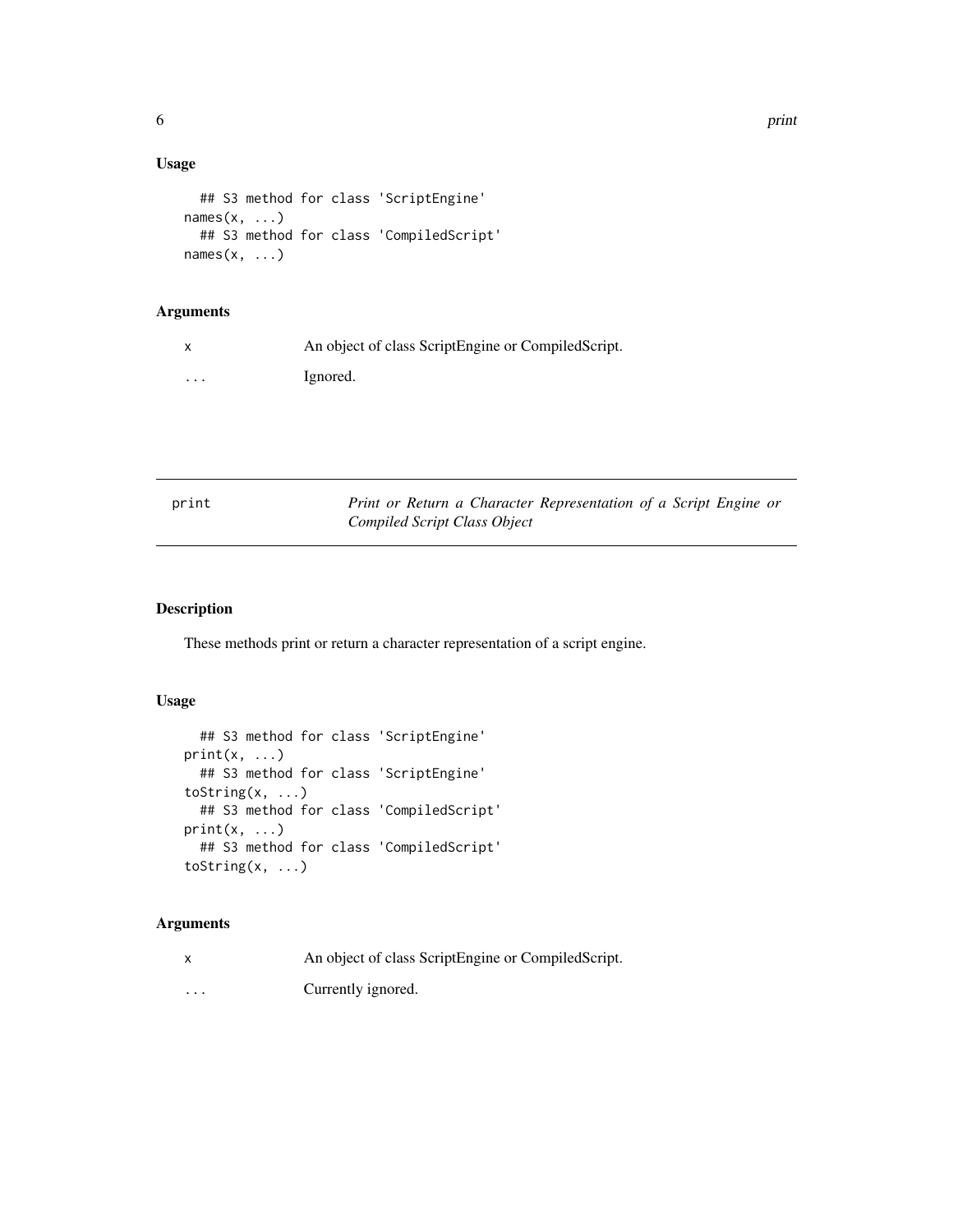#### <span id="page-6-1"></span><span id="page-6-0"></span>Description

The [ScriptEngine](#page-6-1) class represents a Java-based script engine. A [ScriptEngine](#page-6-1) instance is used to execute arbitrary code and pass data back and forth between the script engine environment and R. The script engine environment contains a global object named R that facilitates callbacks into the R environment. Complete documentation is located in the **jsr223** [User Manual.](#page-0-0)

#### Usage

ScriptEngine

#### Details

The complete **jsr223** documentation can be found in the [User Manual.](#page-0-0) It includes more in-depth code examples and it covers details, such as data exchange, that cannot be addressed as easily in the R documentation.

In this document, the section **Constructor Method** details the options required to create a [ScriptEngine](#page-6-1) instance. The section Script Engine Settings describes class methods pertaining to configurable options. The section Methods lists the rest of the class methods. The section Callbacks provides an overview of the functionality allowing code in the script engine to access data and execute code in the R environment. Finally, **Script Engines** includes links to the supported script engine providers.

The bridge between R and the script engine is not thread-safe; multiple R threads should not simultaneously access the same engine.

#### Value

Object of [R6Class](#page-0-0) that represents an instance of a Java-based script engine.

#### Constructor Method

new(engine.name, class.path = "") Creates a script engine object.

engine.name is a character vector of length one that specifies the type of script engine to create. Valid engine names are 'js' or 'javascript' for JavaScript, 'ruby', 'python', 'groovy', and 'kotlin'. The engine name is case sensitive.

class.path is a character vector of paths to any JAR files that are required for the scripting engine and any script dependencies. A class.path value is required for all engines except JavaScript. Scripting engine JAR files can be obtained from the language-specific web sites referenced in the section Script Engines. Note that class paths accumulate between script engine instances started in the same R session because they all use the same Java Virtual Machine. This is a limitation of  $r\text{Java}$ , the package that  $jsr223$  builds on.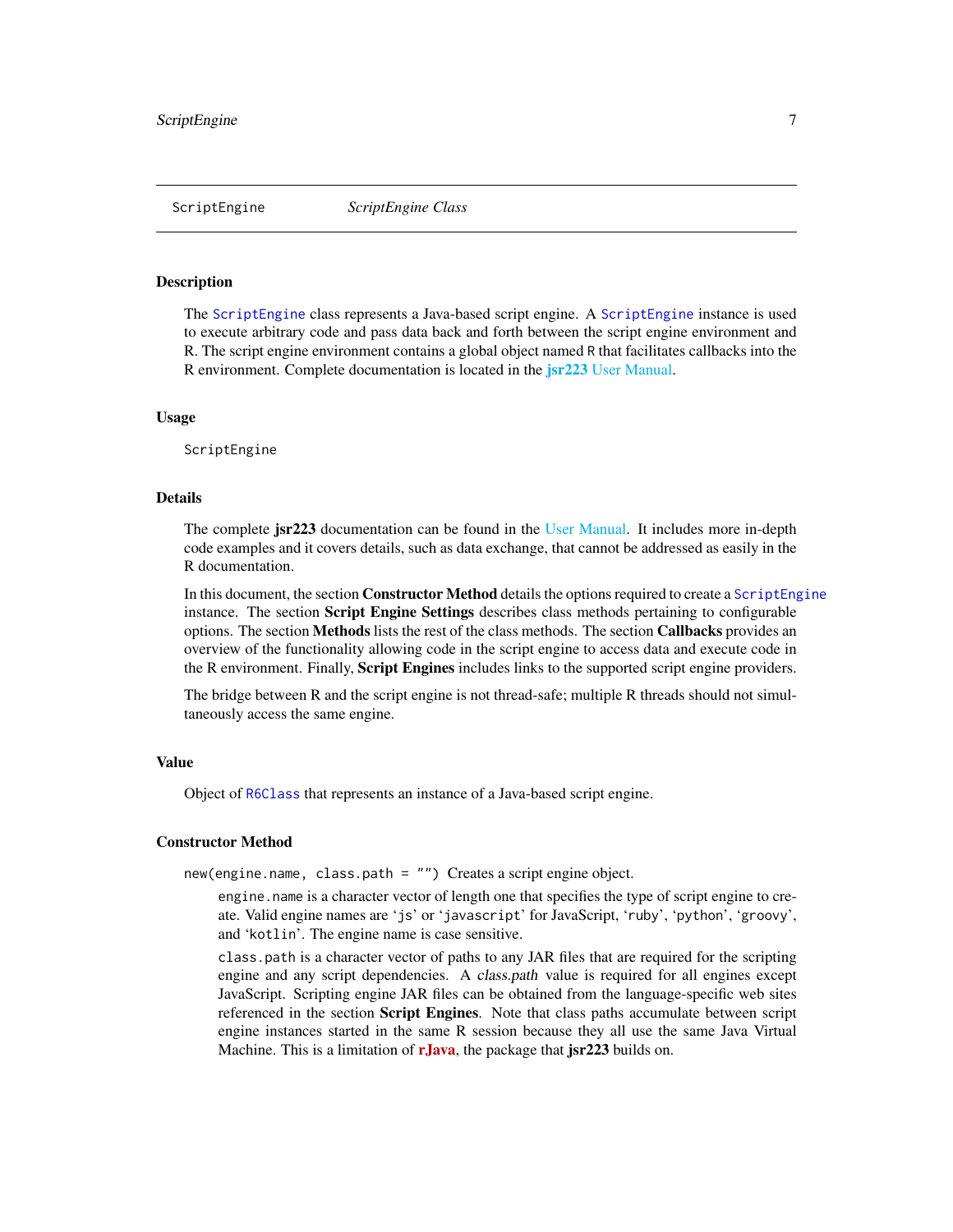#### Script Engine Settings

Several script engine settings are exposed using Java-style getter/setter methods. Other methods are addressed in the Methods section.

- getArrayOrder() Returns a length-one character vector containing the current array order scheme. See setArrayOrder for more information.
- setArrayOrder(value) Sets the current array ordering scheme used for all n-dimensional arrays (such as matrices) converted to and from the script engine. Valid values are 'row-major' (the default), 'column-major', and 'column-minor'. These indexing schemes are described in the [User Manual.](#page-0-0) This method returns the previous setting invisibly.
- getCoerceFactors() Returns a length-one logical vector indicating whether the coerce factors setting is enabled. See setCoerceFactors for more information.
- setCoerceFactors(value) Enables or disables the coerce factors setting. Valid values are TRUE (the default) and FALSE. When enabled, an attempt is made to coerce R factors to integer, numeric, or logical vectors before converting them to a Java array. If the attempt fails, or if the setting is disabled, the factor is converted to a Java string array. This setting applies to standalone factors as well as factors in data frames. This method returns the previous setting invisibly.
- getDataFrameRowMajor() Returns a length-one logical vector indicating whether the data frame row major setting is enabled. See setDataFrameRowMajor for more information.
- setDataFrameRowMajor(value) Enables or disables the data frame row major setting. Valid values are TRUE (the default) and FALSE. When enabled, data frames are converted to Java objects in row-major fashion. When disabled, column-major ordering is used. See the [User Manual](#page-0-0) for details. This method returns the previous setting invisibly.
- getInterpolate() Returns a length-one logical vector indicating whether the string interpolation setting is enabled. See setInterpolate for more information.
- setInterpolate(value) Enables or disables the string interpolation setting. Valid values are TRUE (the default) and FALSE. When enabled, R code placed between  $\mathcal{Q}\{\text{ and }\}$  in a script is evaluated and replaced by the a string representation of the return value. A script may contain multiple @{...} expressions. This method returns the previous setting invisibly.
- getLengthOneVectorAsArray() Returns a length-one logical vector indicating whether the length one vector as array setting is enabled. See setLengthOneVectorAsArray for more information.
- setLengthOneVectorAsArray(value) Enables or disables the length one vector as array setting. Valid values are TRUE and FALSE (the default). When disabled, length-one R vectors and factors are converted to Java scalars. When enabled, length-one R vectors and factors are converted to Java arrays. This latter effect can also be produced by wrapping the vector in the "asis" function before passing it to the script engine (e.g. engine $\gamma$ Value  $\leq$  I(variable)). This method returns the previous setting invisibly.
- getStandardOutputMode() Returns a length-one character vector containing the current standard output mode. See setStandardOutputMode for more information.
- setStandardOutputMode(value) Controls how text written to standard output is handled. The default value, 'console', indicates that standard output will be printed in the R console. This output cannot be captured using standard R methods. The 'buffer' setting indicates that standard output will be saved in an internal buffer. This buffered output can be retrieved and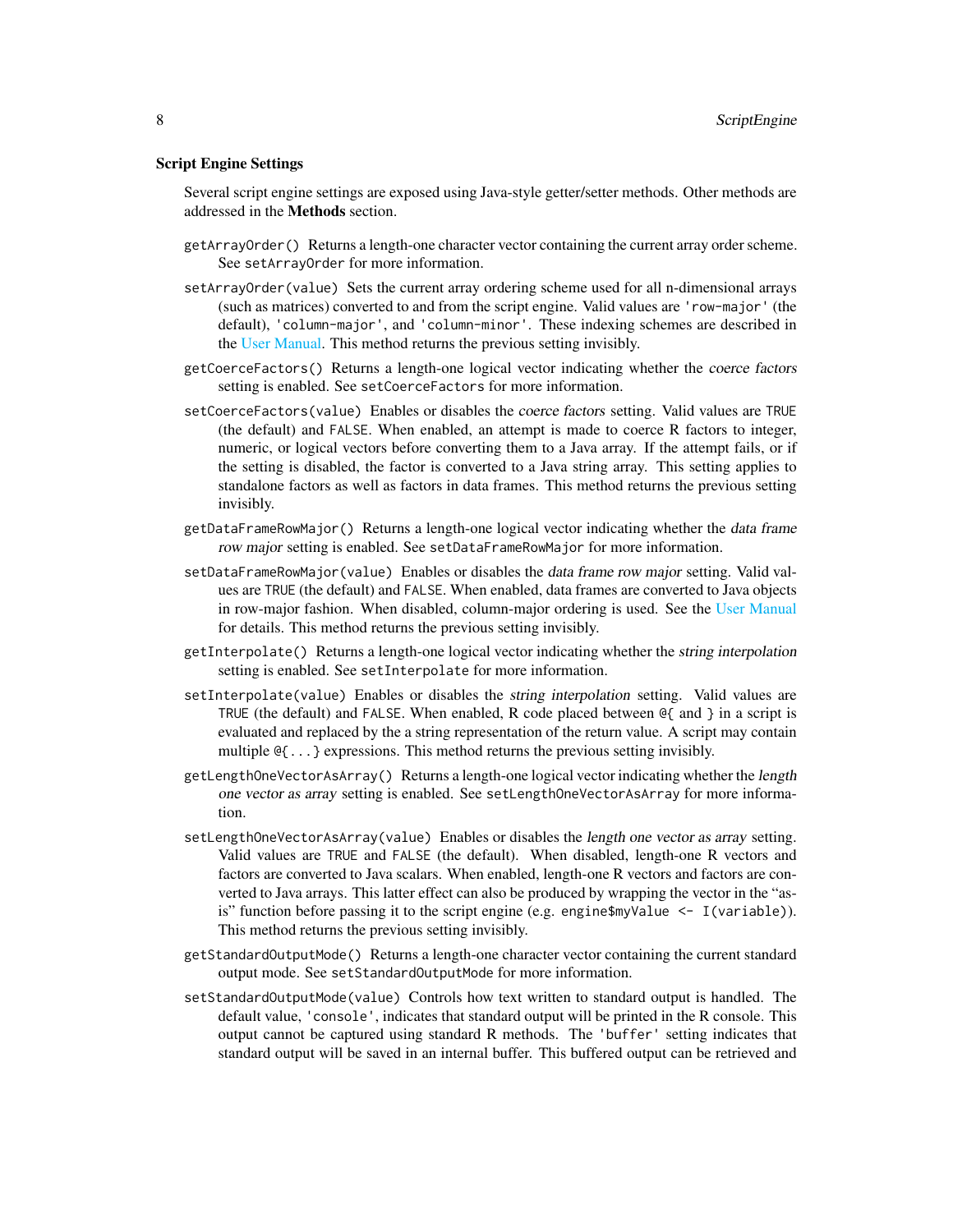<span id="page-8-0"></span>cleared using the getStandardOutput method, or cleared using the clearStandardOutput method. Finally, the 'quiet' setting indicates that standard output will be discarded. This method returns the previous setting invisibly.

- getStringsAsFactors() Returns a length-one logical vector, or NULL, indicating whether the strings as factors setting is enabled. See setStringsAsFactors for more information.
- setStringsAsFactors(value) When converting a Java object to a data frame, the strings as factors setting controls whether character vectors are converted to factors. The default value of NULL indicates that the R system setting stringsAsFactors should be used (see getOption("stringsAsFactors")). A value of TRUE ensures that character vectors are converted to factors. A setting of FALSE disables conversion to factors. This method returns the previous setting invisibly.

#### Methods

This section includes ScriptEngine class methods that do not get/set script engine options. See Script Engine Settings for information on script engine options.

- \$identifier Retrieves the global variable named identifier from the script engine environment. For example, if engine is a script engine instance, retrieve the value of a variabled named myValue using engine\$myValue. Quote names that are not valid variable names in R (e.g. engine\$'a-3'). This method is equivalent to get(identifier).
- \$identifier <- value Assigns value to the global variable named identifier in the script engine environment. The R object contained in value is converted to a Java object. For example, if engine is a script engine instance, set the value of a variabled named myValue using engine  $\gamma$ value  $\leq -1$ . Quote names that are not valid variable names in R (e.g. engine $i=3$ <sup>'</sup> <- 1). This method is equivalent to set(identifier, value).
- %@% script Evaluates code contained in the script character vector and returns NULL invisibly. This method is equivalent to using eval (script, discard.return.value = TRUE).
- %~% script Evaluates code contained in the script character vector and returns the result of the last expression in the script, if any, or NULL otherwise. This method is equivalent to using eval(script, discard.return.value = FALSE).
- clearStandardOutput() Empties the script engine's standard output buffer. This method is only useful when the standard output mode has been set to 'buffer'. See the methods getStandardOutputMode and setStandardOutputMode in Script Engine Settings for more information.
- compile(script) Compiles code contained in the script character vector. Returns a [CompiledScript](#page-2-1) object.
- compileSource(file.name) Compiles code contained in the file specified by the length-one character vector file.name. Local file paths or URLs are accepted. Returns a [CompiledScript](#page-2-1) object.
- console() Starts a simple REPL in the current script language. The REPL is useful for quickly setting and inspecting variables in the script engine. Returned values are printed to the console using base::dput. Only single-line commands are supported: no line continuations or carriage returns are allowed. Enter 'exit' to return to the R prompt.
- eval(script, discard.return.value = FALSE, bindings = NULL) Evaluates code contained in the script character vector. If discard.return.value = FALSE, the method returns the result of the last expression in the script, if any, or NULL otherwise. The bindings argument accepts an R named list. The name/value pairs in the list replace the script engine's global bindings during script execution.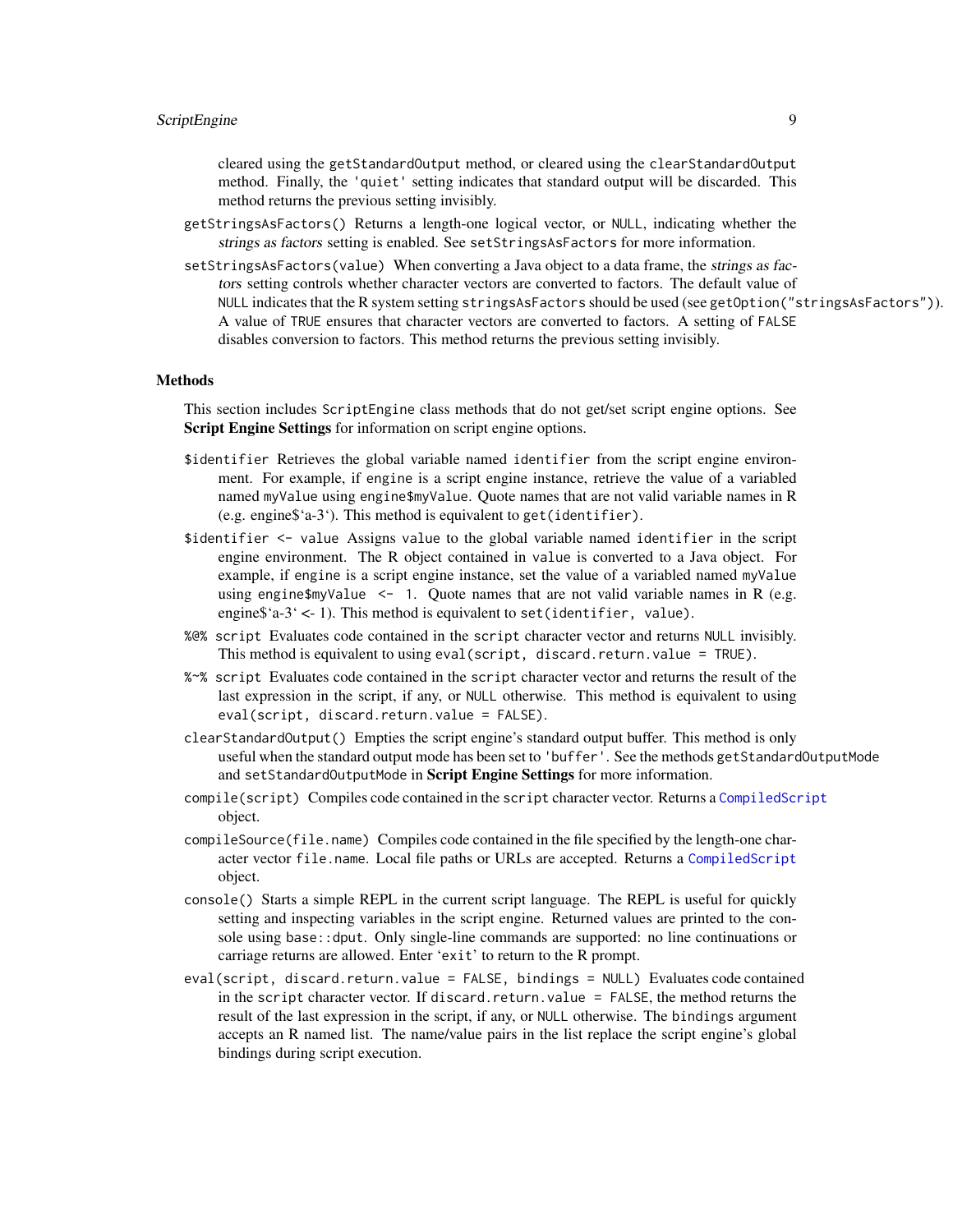- finalize() This method is called before the object is garbage-collected to release resources. Do not call this method directly. Use the terminate method instead.
- get(identifier) Retrieves the value of a global variable in the script engine environment. The name of the variable is specified in the length-one character vector identifier. For example, if engine is a script engine instance, retrieve the value of a variabled named myValue using engine\$get("myValue"). This method is equivalent to \$identifier.
- getBindings() Lists all of the global variables in the script engine environment. This method returns a named list where the names are the variable names and the values are the respective Java class names.
- getClassPath() Returns the class path as a character vector. The class path is set in the ScriptEngine constructor method. Note that class paths accumulate between script engine instances started in the same R session because they all use the same Java Virtual Machine. This is a limitation of rJava, the package that jsr223 builds on.
- getJavaClassName(identifier) Retrieves the Java class name of the global variable named identifier from the script engine environment. This method is equivalent to using \$identifier.
- getScriptEngineInformation() Returns a named list containing information about the script engine including the name, language, and version.
- getStandardOutput() Returns a character vector of length one containing the contents of the script engine's standard output buffer. The standard output buffer is emptied. This method is only useful when the standard output mode has been set to 'buffer'. See setStandardOutputMode in Script Engine Settings for more information.
- initialize() The constructor for this class. Do not call this method directly. Use ScriptEngine\$new() instead.
- invokeFunction(function.name, ...) Invoke a function in the script engine environment. The argument function.name is a character vector containing the name of the function to be called. The ... indicates any number of arguments to be passed to the script function. The return value is the result of the function converted to an R object.
- invokeMethod(object.name, method.name, ...) Invoke a method of an object in the script engine environment. The arguments object.name and method.name are character vectors containing the names of the object and method, respectively. The ... indicates any number of arguments to be passed to the method. The return value is the result of the method converted to an R object. The Groovy, Python, and Kotlin engines can use invokeMethod to call methods of Java objects. The JavaScript and Ruby engines only support calling methods of native scripting objects.
- isInitialized() Returns TRUE or FALSE indicating whether the script engine instance is active (i.e., it has not been explicitly terminated).
- remove(identifier) Removes a variable from the script engine environment. The name of the variable is specified in the length-one character vector identifier. For example, if engine is a script engine instance, remove the variabled named myValue using engine\$remove("myValue"). Returns TRUE if the variable exists and FALSE otherwise.
- set(identifier, value) Assigns value to a global variable in the script engine environment. The name of the variable is specified in the length-one character vector identifier. The R object value is converted to a Java object. For example, if engine is a script engine instance, set the value of a variabled named myValue using engine\$set("myValue", 1). This method is equivalent to \$identifier <- value).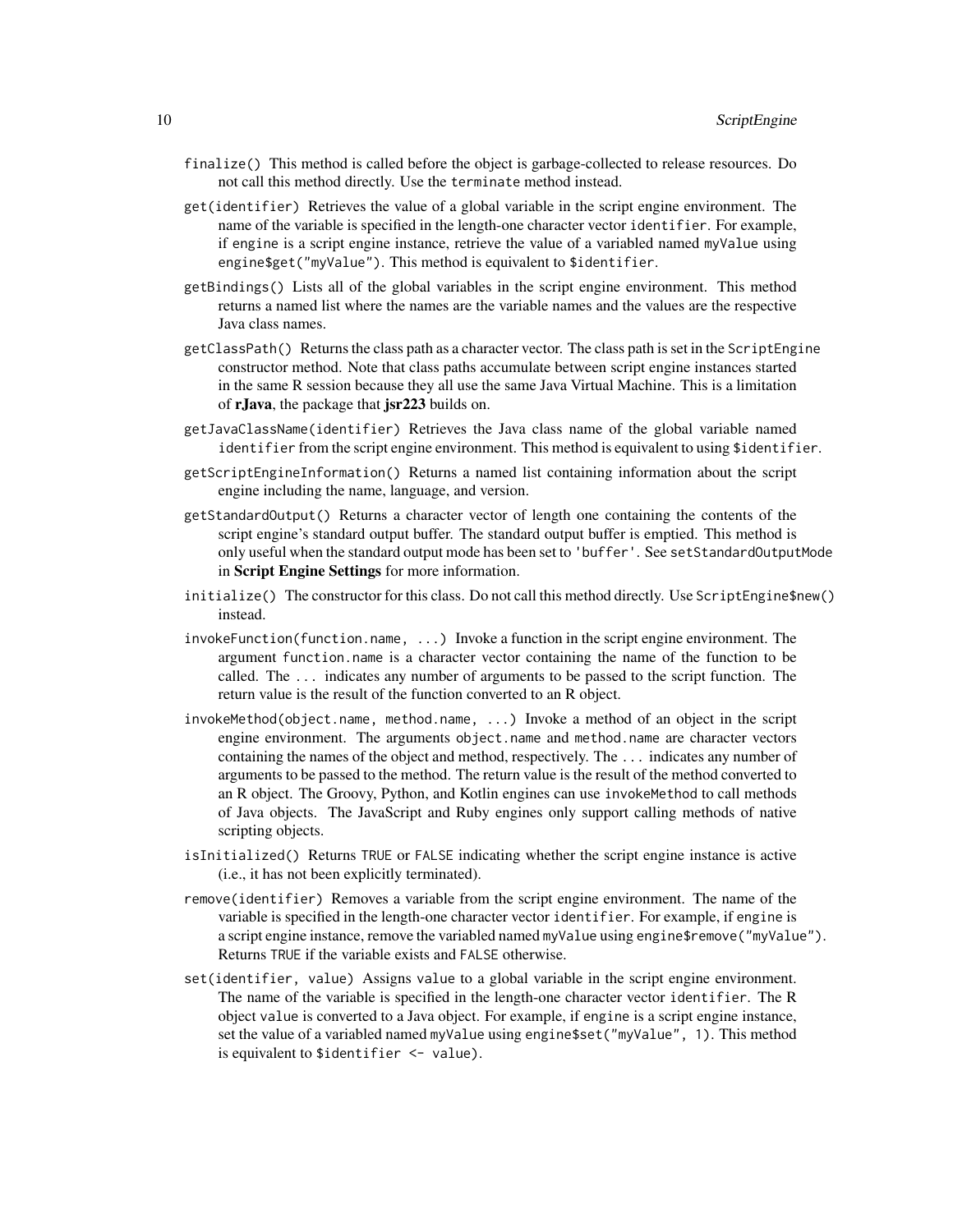- <span id="page-10-0"></span>source(file.name, discard.return.value = FALSE, bindings = NULL) Evaluates code contained in the file specified by the length-one character vector file.name. Local file paths or URLs are accepted. If discard.return.value = FALSE, the method returns the result of the last expression in the script, if any, or NULL otherwise. The bindings argument accepts an R named list. The name/value pairs in the list replace the script engine's global bindings during script execution.
- terminate() Terminates the script engine instance and releases associated resources. Call this method when the script engine is no longer needed.

#### Callbacks

Embedded scripts can access the R environment using the **jsr223** callback interface. When a script engine is started, **jsr223** creates a global object named R in the script engine's environment. This object is used to execute R code and set/get variables in the R session's global environment. Infinite recursive calls between R and the script engine are supported. The only limitation is available stack space.

To set a variable in the R global environment, use

engine %@% "R.set('a', [1, 2, 3])"

To retrieve a variable from the R global environment, use

engine %~% "R.get('a')"

Finally, to evaluate R code, use

engine %~% "R.eval('rnorm(1)')"

Note: Changing any of the data exchange settings will affect the behavior of the callback interface. For example, using engine\$setLengthOneVectorAsArray(TRUE) will cause R.get("pi") to return an array with a single element instead of a scalar value.

#### Script Engines

The **jsr223** package supports the following Java-based languages. Follow a link below to visit the language's supporting web site and to download script engine JAR files. Detailed instructions are found in the [User Manual.](#page-0-0)

[Groovy](http://groovy-lang.org) – A Java-like language enhanced with modern dynamic programming features.

[JavaScript \(Nashorn\)](https://docs.oracle.com/javase/8/docs/technotes/guides/scripting/nashorn/) – Nashorn is the JavaScript dialect included in Java 8 and above. No download or class.path parameter is required to use JavaScript with jsr223.

[JRuby](http://jruby.org) – A Java-based implementation of the Ruby programming language.

[Jython](http://jython.org) – A Java-based implementation of the Python programming language.

[Kotlin](http://kotlinlang.org) – A statically typed programming language that supports both functional and object-oriented programming paradigms.

#### See Also

[CompiledScript](#page-2-1)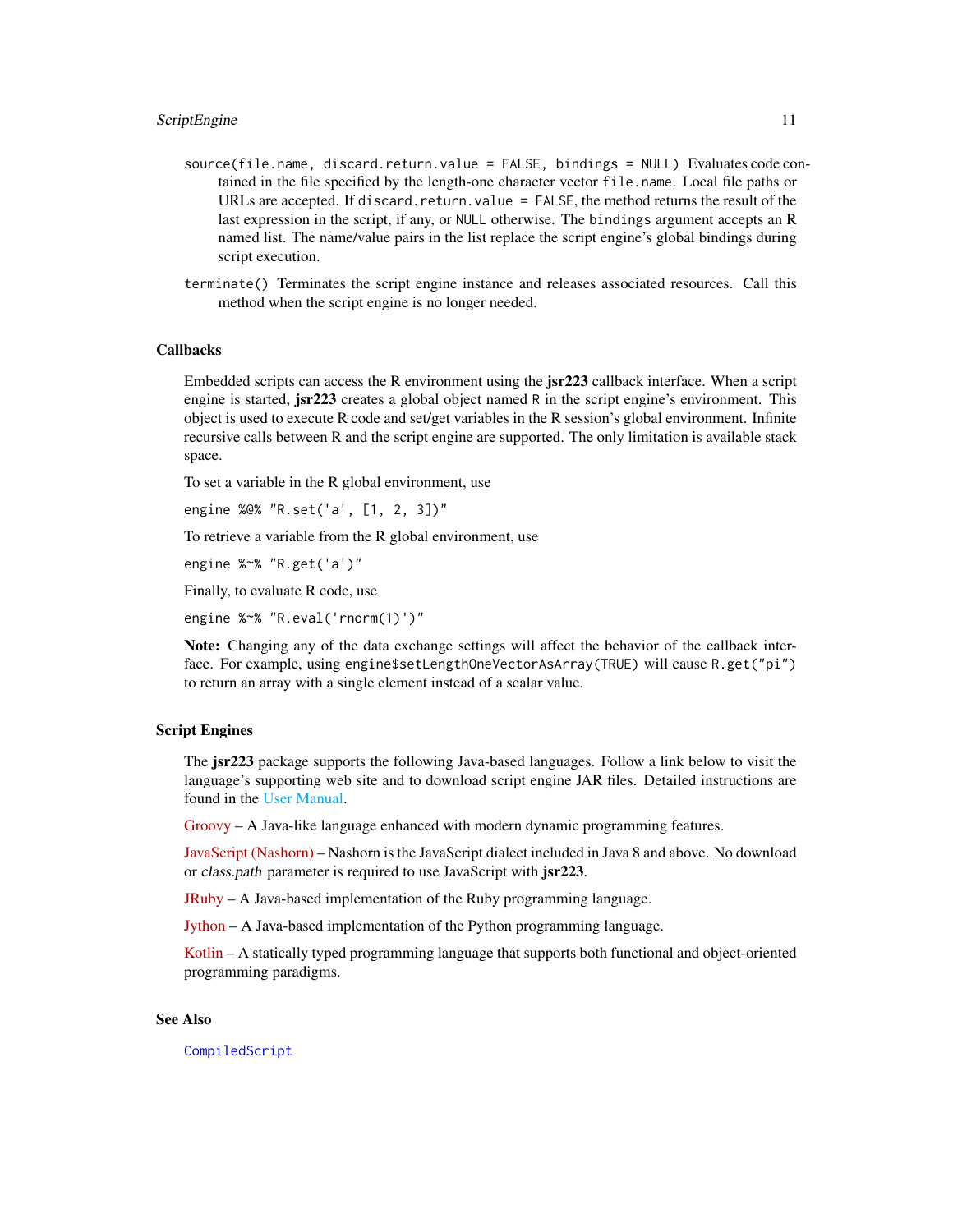#### Examples

```
library("jsr223")
# Create an instance of a JavaScript engine. Note that the
# script engine's JAR file is not required for the class.path
# parameter because JavaScript is included with JRE 8.
engine <- ScriptEngine$new("javascript")
# Evaluate arbitrary code. Multiline code is allowed.
engine %~% "var a = Math.PI;"
# Retrieve the value of a global JavaScript variable.
cat("The value of 'a' is ", engine$a, ".", sep = "")
# Set the value of a global variable. If the variable does
# not exist in the engine environment, it will be created.
engine$a <- 10
cat("The value of 'a' is now ", engine$a, ".", sep = "")
# Use callbacks to set values, get values, and execute R code
# in the current R session via the global R object.
# Access R from JavaScript.
engine %@% "R.set('a', 12);"
engine %@% "print(\"The value of 'a' is now \" + R.get('a') + \".\");"
engine %@% "var randomNormal = R.eval('rnorm(5)');"
engine$randomNormal
# Use a Java object.
engine$randomNormal <- rnorm(5)
engine$randomNormal
engine %@% "java.util.Arrays.sort(randomNormal)"
engine$randomNormal
# Enable property to convert length one vectors to arrays
# instead of scalar values.
engine$setLengthOneVectorAsArray(TRUE)
engine$c <- 1
engine %~% "c[0]" # Returns 1
engine$setLengthOneVectorAsArray(FALSE)
# Suppress console output.
engine$setStandardOutputMode("quiet")
engine %~% "print('Hello (1)');"
# Re-enable console output
engine$setStandardOutputMode("console")
engine %~% "print('Hello (2)');"
# Close the engine and release resources.
engine$terminate()
## Not run:
```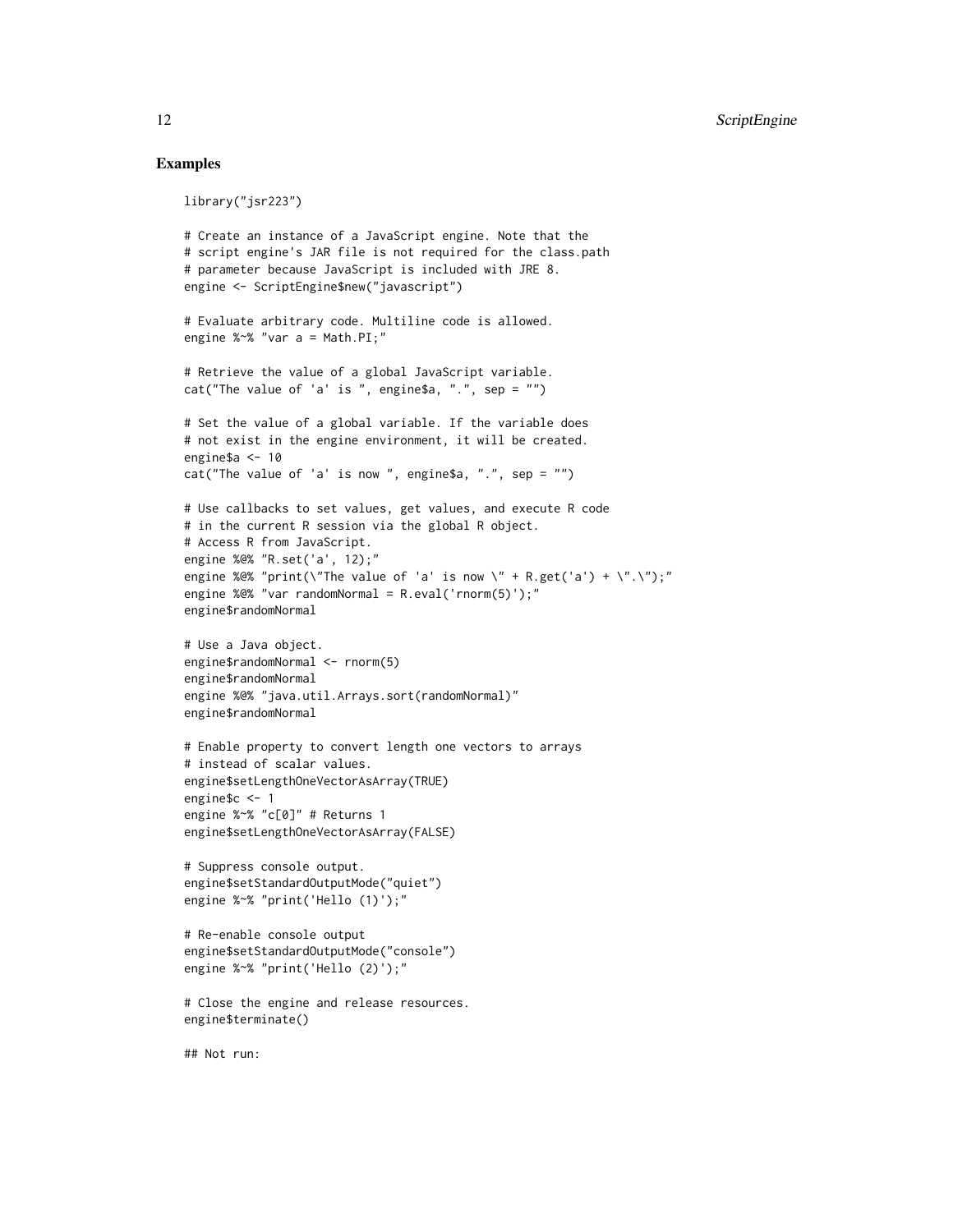#### ScriptEngine 13

```
# Create a JRuby engine by specifying the engine name and
# the class path for the engine JAR. The JAR file path
# will be different on your system.
engine <- ScriptEngine$new(
 engine.name = "jruby"
  , class.path = "../engines/jruby-complete.jar"
\mathcal{L}# Assign a value to a variable. This will create a global
# variable in the Ruby environment.
engine$c <- pi
# Reference the previous value in a code snippet. Note that
# Ruby requires a "$" designator for global variables.
engine %~% "3 * $c"
# Evaluate a script file.
engine$source("./my_script.rb")
# Terminate the engine.
engine$terminate()
```
## End(Not run)